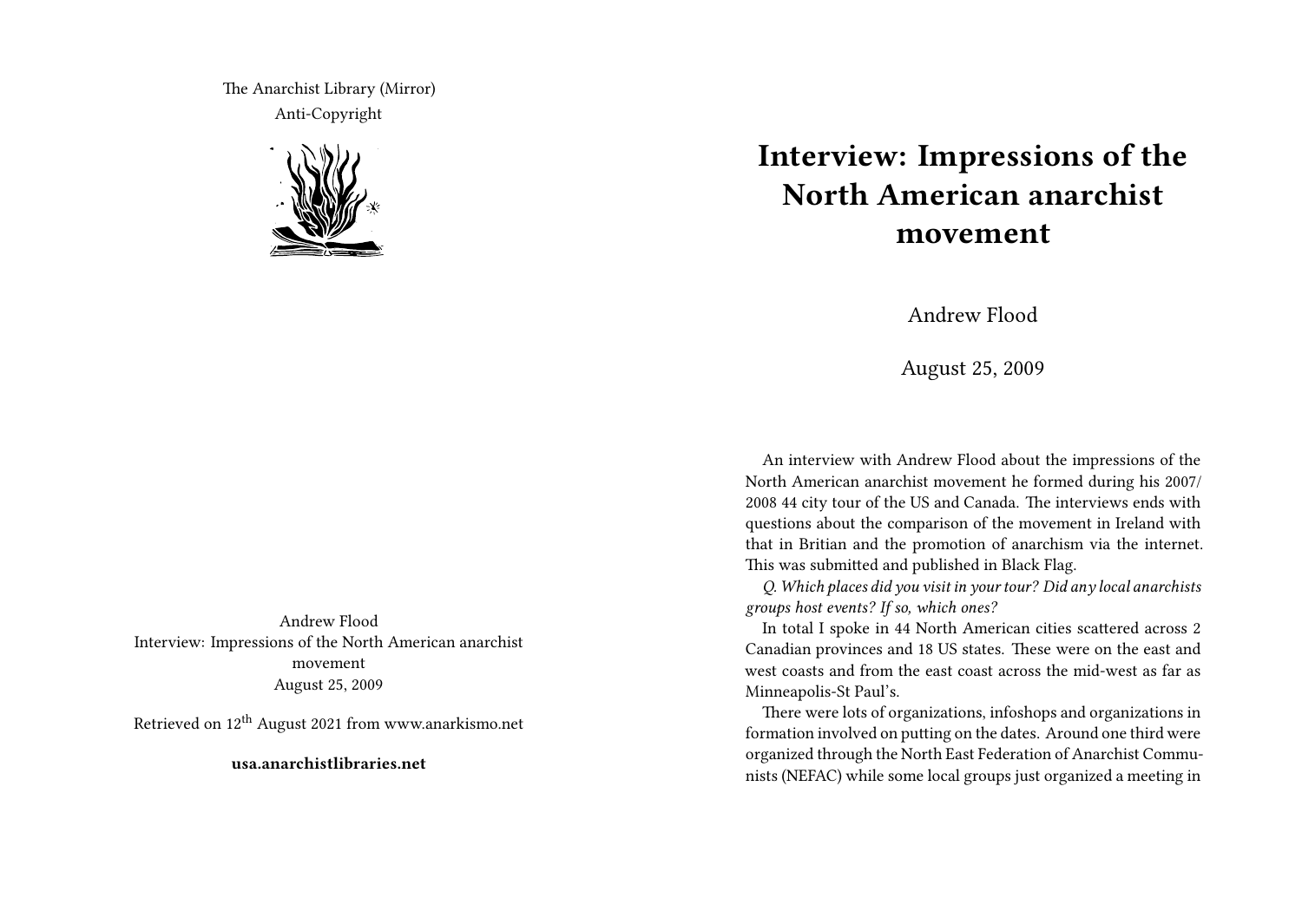the one city they were active in. In the vast majority of cases I'd never met any of the organizers, everything was done over email, the entire Florida tour for instance was initated by one student who was on the Crimthinc mailing list and saw an announcement for my tour which was apparently posted there. He contacted me and then proceeded to contact email addresses he found in Florida and managed to get four dates together that way.

*Q. Were the meetings well attended? Does there seem to be much interest in libertarian ideas?*

Attendance varied from around 60 to around a dozen, perhaps giving a total close to 1400 people who attended a meeting during the tour. In quite a few stops it was the first public anarchist meeting organized in quite a while so apart from city size and local politics there would have been a good deal of variation in how experienced the local organizers were at putting together and promoting events like these. The people who turned up certainly seemed to be interested but they were rather a small fraction of the local population.

*Q. What was the theme of the meeting? Were they well received?*

The theme was 'Building a Popular Anarchism in Ireland.' Basically I was telling the story of the growth of the Irish anarchist movement in the period from 1997–2007 and in doing so making an argument for an outward looking, organized movement capable of working in alliances. Generally there seemed to be a very high level of interest, it was a great help that the subject matter contained loads of interesting anecdotes that reflected a decade of positive anarchist organization in Ireland.

*Q. What is the US movement like from a class-struggle perspective?*

Better than I expected. I think on arrival in North America I shared any of the prejudices that you find in the British anarchist movement towards North America, prejudices that are often based on a failure to try and understand conditions there. I expected a lot of North American anarchists to be liberal idiots but the reality I found was huge numbers of people doing quite solid local orga-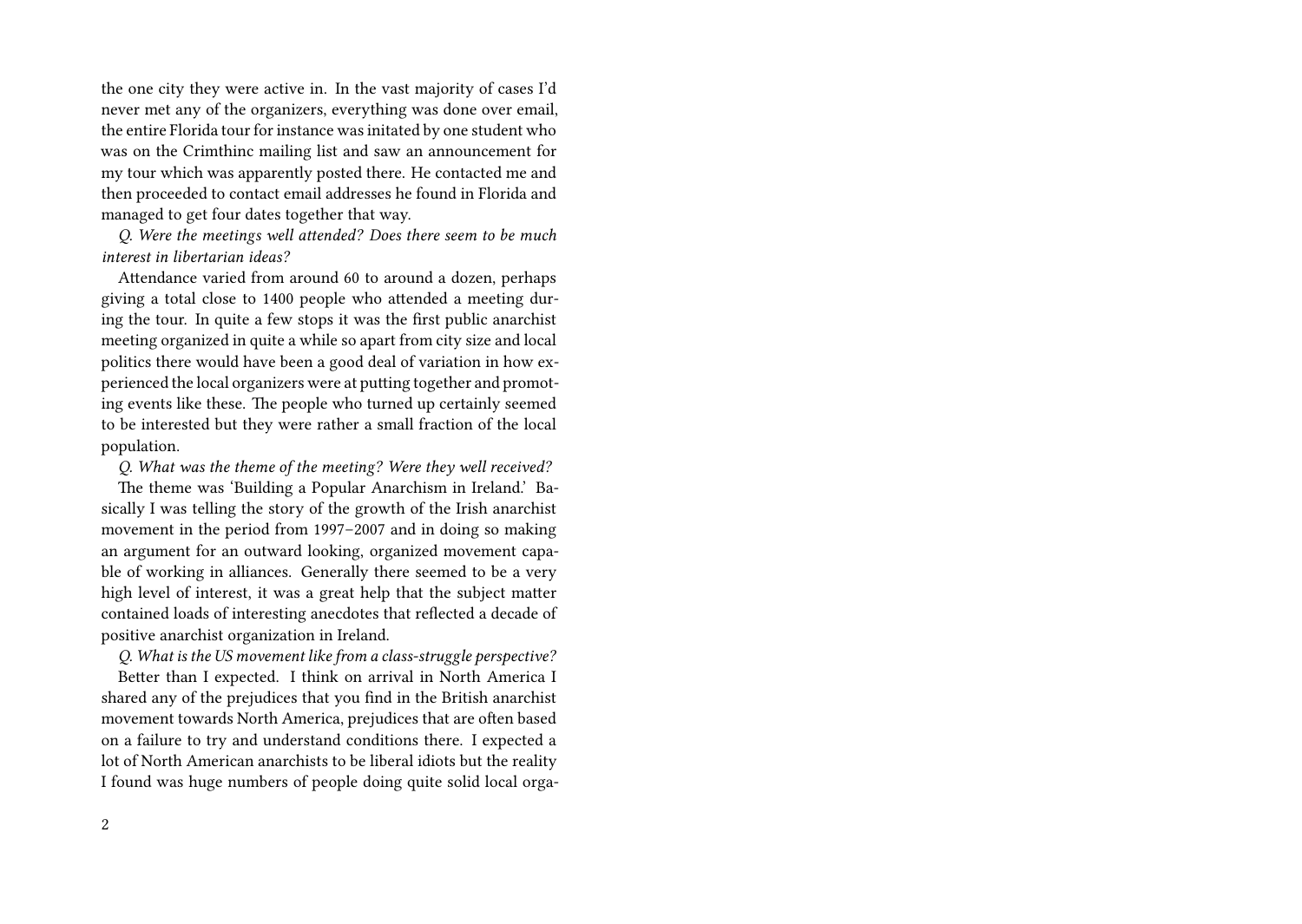*Q. Can you tell us something about your latest project, Anarchist Writers (anarchism.pageabode.com/)?*

I'm terrible at managing to file anything I write so for years I've used the internet to store my public writings and often as not I use google to locate old stuff. For years this was on a variety of manually edited pages but these are a lot of work to maintain. When I moved to Canada and became involved in Common Cause we needed a web site and from the start we wanted to make this a collective project. So along with someone else I forced myself to learn enough Drupal (an opensource CMS system) to put it together.

When that was done I realized that creating a new site would be an easy way not only to store my own material but that it would also be almost no extra work to create accounts on it for other anarchists to do the same for theirs. Then when I was organising the tour I realized creating a blog on the site would be an easy way for people (including my parents) to keep track of how things were going. I found I quite liked the freedom of blogging (as people don't expect the same level of editorial care as they do with articles) so I've kept going.

As of now I'm starting to expand the number of people with accounts on the site, basically through offering accounts to people I know and those who agree with the Anarkismo statement. So over time the site may build to quite a useful resource in its own right. But it also functions as training for me, I may work in IT but I've never done any formal training outside of the equivalent of a YTS course, I tend to learn new stuff by starting off a project that I think should exist and pick things up as I go along.

*Q. Any final comments or suggestions?*

We'll build a successful movement by always looking outwards, taking risks and trying new things. Traditionalism and too much concern with purity are a recipe for inaction.

nizing, in particular when you considered their weak numbers and relative lack of experience. And a good few of the positions that seem a little odd from Europe make a lot more sense when you can put them in the contest of local conditions and North American history.

*Q. What are, if any, the tactical and political priorities/differences in the US compared to Ireland/UK?*

Actually from my experiences I'd say the movement in Britain is closer to the movement in North America then either of those movements is with Ireland. Chiefly compared to the number of self-declared anarchists the level of national or regional organization is very, very weak in North American and Britain in comparison with Ireland. Beyond that there are people who like riots and people who like workplace organising there just as there are in most places, there isn't really a single tactical direction

*Q. Did anything in particular stand out and impress you about the American movement?*

I think the sheer number of people involved in local projects was very impressive. At a simple level about 2/3 of my meetings (about 30 of them) took place in radical social spaces of one form or another. And I probably visited at least another twenty or more. That is a fair greater level of infrastructure (and the commitment that implies) much more then I had expected to find.

*Q. And on the other side of the coin, did anything stand out and/or depress you about it?*

The acceptance of primitivism as a legtimite part of the anarchist movement and even the left in general. I was amazed for instance to discover that some union locals had sponsored the speaking tour of Derick Jensen whose primitivist writings amount to an argument for mass murder. He was charging in the region of 2000 dollars an appearance in Ontario, it was quite extraordinary to me that unions would spend their members money on such a huckster.

*Q. What are the major tendencies in the American movement? Which ones seem to growing and which ones declining?*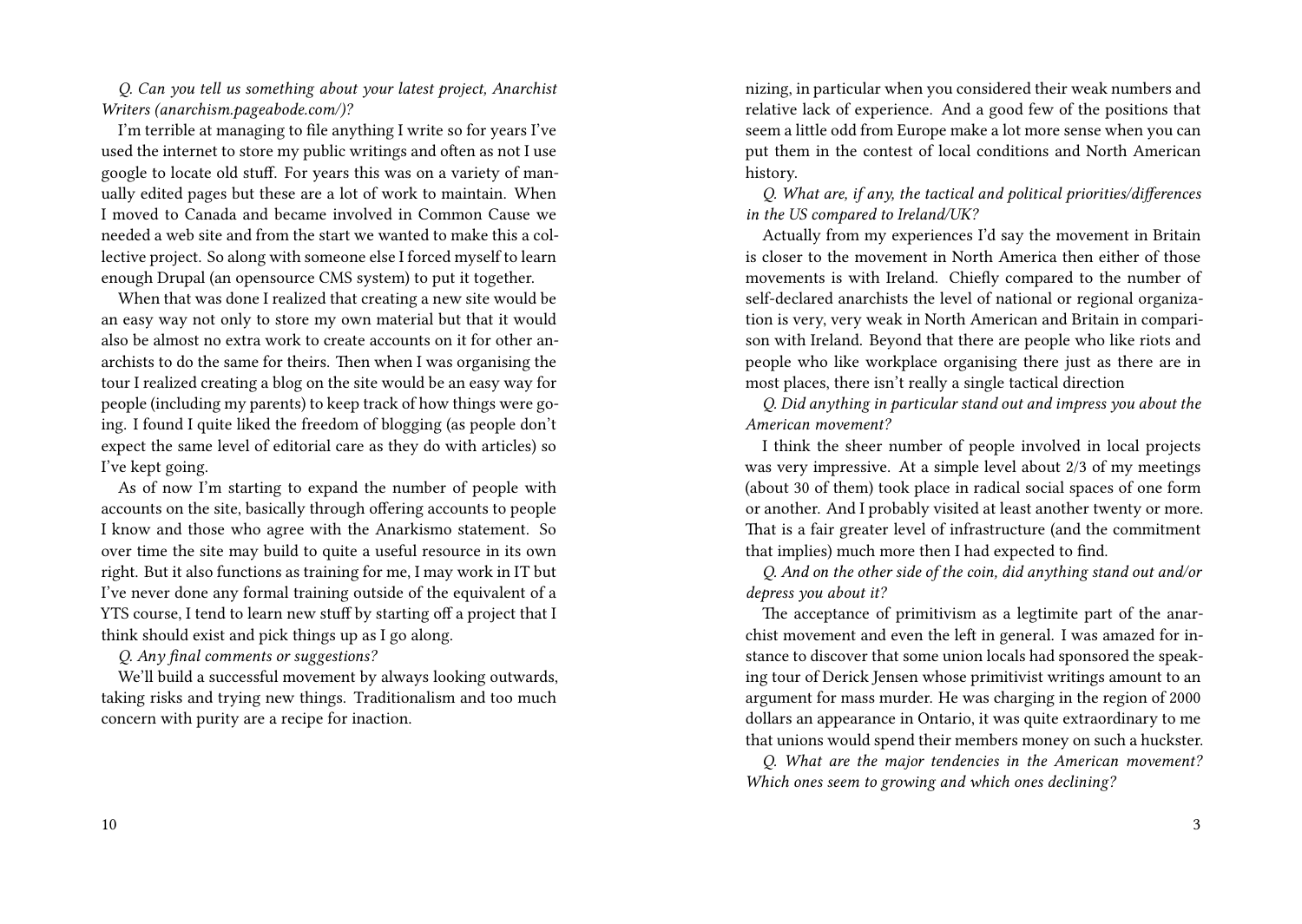My tour coincided with and fed into a wave of anarchist communist organizing across many of the regions I was visiting which meant I got to play some role in the formation process of five or six new organizations. But I wouldn't overstate this, as is true of the North America in general these organizations are tiny in comparison with the population of the areas they operate in. The positive news on the primitivist front is that apart from the couple of celebratry gurus who are very visible on the internet there is very little primitivist organization anywhere, even in Eugene, Oregan. I have the general impression that many of the people who might formly have been primmies had drifted into some form of insurrectional anarchism although again there are almost no organizations (formal or otherwise) outside of a couple of cities. Some of the insurrectionalist stuff is really stupid, taking no account whatsoever of local conditions and acting out a weakass version of what is seen on Greek youtube riot porn. But there is nothing uniquely North America there either

The IWW remains by far the largest network for antiauthoritarians in the US but it didn't really strike me as having any real existence as a union outside of what were pretty small struggles in a couple of cities. Many social anarchists join it as a way of meeting up with like minded folk and of distancing themselves from the nuttier end of the local anarchist scene.

*Q. What do you think are the main problems (internally and externally) facing the growth of anarchism in America?*

Internally issues like the high rate of transience which means its hard to accumulate collective experience in any city as people are always moving in, in particular when organizational problems are encountered. Related to this is the very low level of intergenerational contact which means the movement today which is mostly under 30, if not 25 doesn't easily benefit from the lessons learned the hard way by the movement in the 60's, 70's and 80's.

Externally the North American cult of the rugged individual and the American dream not only make popular organizing difficult members have lived in Britain for periods and been active in the movement there, from the late 1970's to the current day. The bookfair itself seems to have changed for the better, not only is it bigger but it's a lot less counter cultural than it used to be.

*Q. The WSM was at the forefront of putting an anarchist presence on the net, starting back in the 1990s. Do you think that has paid off?*

No question about that although really it was an individual rather than an organizational effort up to the late 1990's when the internet really started to take off. I worked in IT from the early 1990's and basically just grabbed electronic versions of anything we printed, for most of that time I think the others were inclined to view my online activity as a rather odd and nurdish hobby. Nowadays we are working on lots of ways of developing a collective online presence and probably a dozen members are actively involved in that in a regular way, in the last months we've been putting a lot of video and audio online as well as working on social networking sites like Facebook.

*Q. How has the internet changed how anarchists get their message across? Has it affected how the WSM work in Ireland?*

Obviously the net is now far more important than the scattering of local radical bookshops used to be. But there are negatives to that, people are probably reading a lot fewer book length texts for instance. The growth of indymedia here in Ireland, which we played quite a central part in, was extremely useful to us. It got our ideas out to huge numbers of people who may never have visited our own site. And it generated a very useful debate, particularly at the time of the 2002/3 anti-war movement. But the internet has changed a lot in the last few years, the indymedia model may well be on the way out and we need to keep looking at how we can turn aspects of the new stuff to our use. Anarchists are nervous about stuff like Facebook, and rightly so, but remember the origins of the internet lie in the military wanting a common and control system that could survive a major nuclear war, if that can be used for good anything can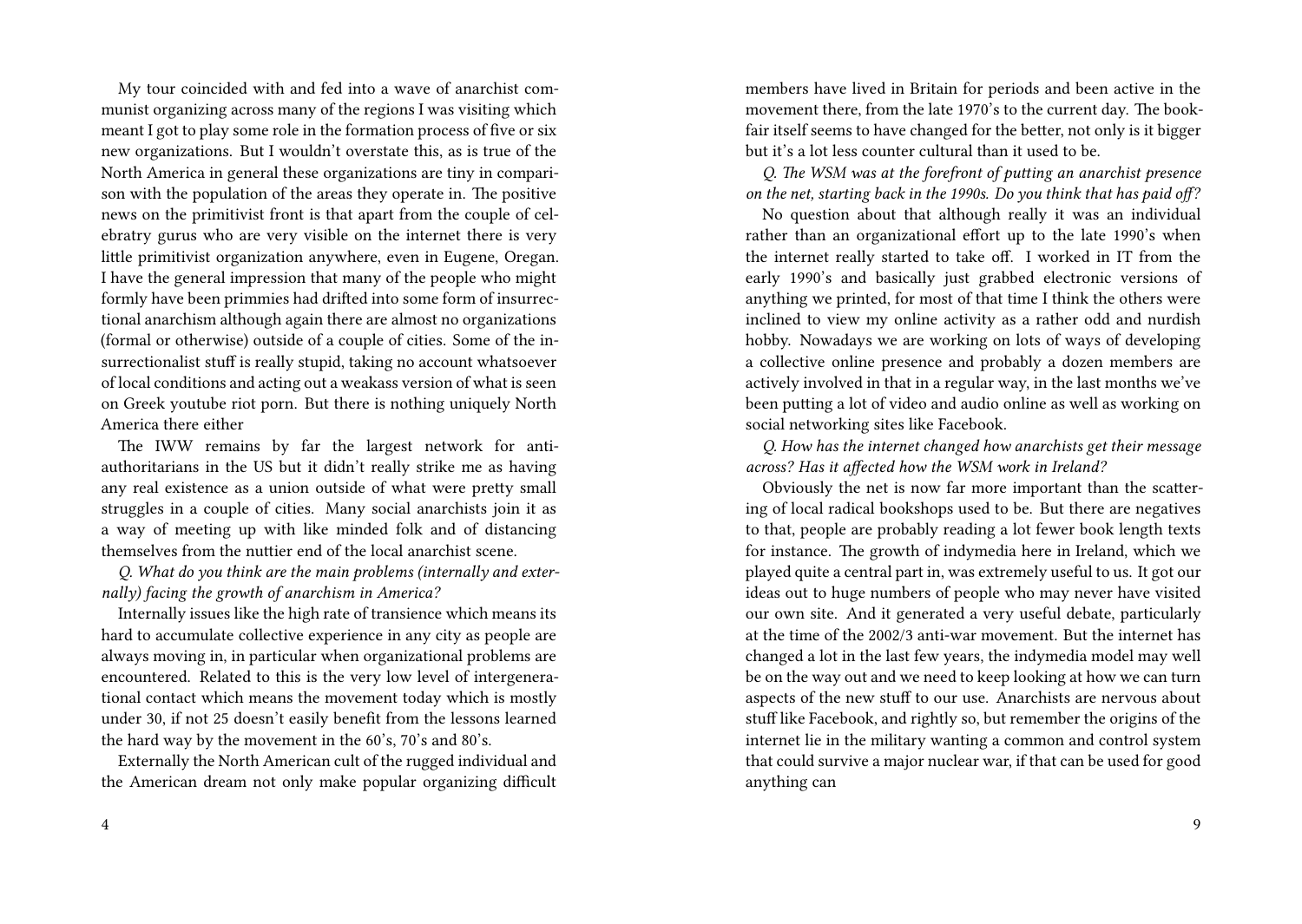month since my return. Now that is a long story and one that is far from over. But I first saw the collapse when I arrived in Miami around the start of April, loads of condo skyscrapers hand been abandoned after 20 floors of construction after the banks had stopped loaning money to the developers. Crossing the Atlantic was a bit like getting a flight that was running a little ahead of the sunset, you had seen what was coming.

*Q. How do the Irish and British anarchist movements compare in terms of struggle and organisational?*

The Irish movement is smaller both because the island has a  $1/5$ <sup>th</sup> of the population and in real terms. But for its size it's a lot more organised. I would guess there are 3–400 anarchists in Ireland who have some level of activity and 20–30% of these are in one of the two national organization, mostly in WSM. I'd guess there would be maybe 4,000 anarchists in Britain but only 4–8% of that number are in national organizations. Anarchism here is also pretty much always class struggle in flavor even if a particular struggle happens to be one around what might be seen as environmentalism.

*Q. Has the Irish movement got anything to learn from the UK, and visa versa?*

Try to avoid extreme sectarianism posioning the ability to work together although in reality that is easier to say than to do. On the local level there are loads of things we see and would seek to learn from although the question of what can be transferred to the different conditions here is not always an easy one. And of course we nicked the idea of doing a bookfair and that has been a strong success, the Dublin one is around  $\frac{1}{4}$  the size of the London one now which is pretty good given the population difference.

*Q. The WSM always have a stall at the London bookfair. Do you think it, and by extension, the British movement changed much over the years? For the better?*

I'm not sure it has changed very much, at least it hasn't changed in any consistent direction over those years but ebbed and flowed throughout the period. Even apart from the bookfairs many of our but seeps into the anarchist movement like a poison. Couple this with the historic success of the US state in smashing radical oppositional movements in all their forms and the current high degree of repression of anything that steps over the limited boundaries of protest allowed and you have a very difficult atmosphere in which to build anything that goes beyond lobbying. The number of police are extraordinary, their constant use against the 'civilian population' is striking, I saw more people being arrested on the streets in the 16 weeks of my tour as I have in nearly 40 years outside North America. And finally in the US in particular there is an extraordinary level of state infiltration and the use of agent provocateurs to tempt fresh young activists into doing stupid stuff that can lead them to very long jail sentences.

*Q. What do you think are the main good points (internally and externally) for the growth of anarchism in America?*

Class divisions, although sometimes camouflaged by race are very, very visible in the USA and almost as visible in Canada. Workers, particularly outside the coastal cities, are being fucked over in a very, very visible way. So 'rugged individualism' aside North America should be fertile ground for class struggle politics, it certainly has been in the past. Also the left does not really exist, the few far left groups that exist are much smaller than their equivalents in Britain despite the much greater population, they don't really exist outside a few colleges in a few towns. With the exception of Canada there is no social democracy and no viable green party. In short it would not that hard for anarchists to become 'the' opposition.

Internally there is actually a huge amount of individual experience of grassroots organising within the anarchist movement. If you had the emergence of a coherent movement this individual experience could be turned into some pretty powerful collective organization.

*Q. How do the American and European anarchist movements compare in terms of struggle and organisational aspects?*